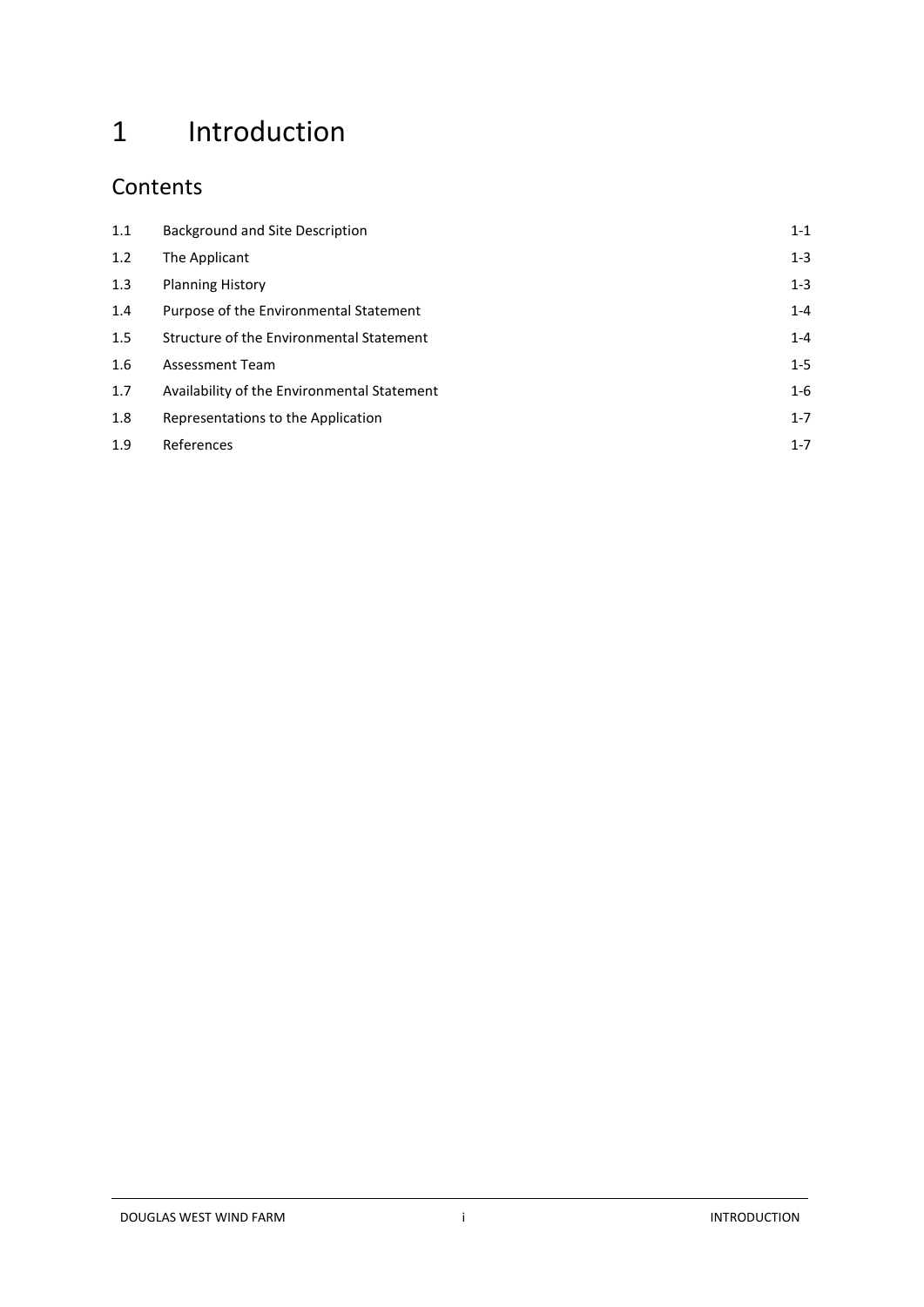This page is intentionally blank.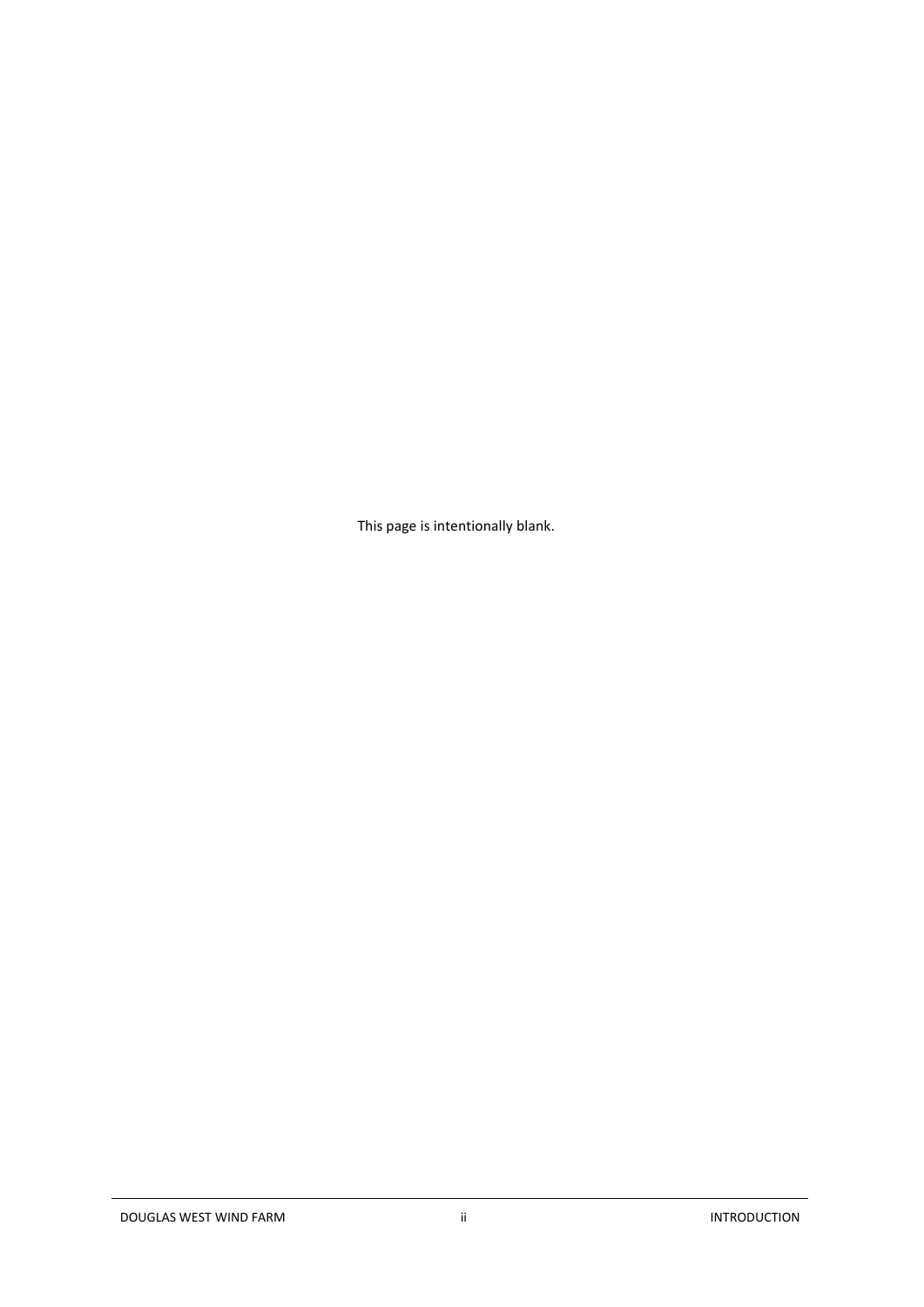## 1. Introduction

### <span id="page-2-0"></span>1.1 Background and Site Description

#### *Introduction*

- 1.1.1 Douglas West Wind Farm Ltd is proposing revisions to a consented wind energy development, Douglas West Wind Farm, which lies 11 km south west of Lanark, in rural South Lanarkshire. The revised scheme, comprising 13 turbines each with a generating capacity of around 3.8 MW (hereafter referred to as the Revised Development), has been designed to optimise the Consented Development (comprising 15, 3 MW turbines) at Douglas West to maximise energy production from the site, within acceptable limits, to ensure that the project is viable subsidy-free.
- 1.1.2 This Environmental Statement (ES) has been prepared to assess the environmental impacts of the Revised Development and will accompany the planning application submitted to South Lanarkshire Council (SLC) under *Section 42* of the *Town and Country Planning (Scotland) Act 1997 (as amended)* seeking permission to construct and operate the Revised Development for a period of 25 years.

#### *Site Description*

- 1.1.3 The site is located approximately 11 km south west of Lanark, 1.6 km north of Douglas and 1.3 km south of Coalburn (to the nearest turbine) in rural South Lanarkshire. The site is part of a former surface coal mine and is therefore by its nature well located, remote from surrounding villages and isolated dwellings and benefits from direct access from the M74 motorway via Junction 11 (Poniel). The elevation of the site ranges from 220 metres (m) to 310 m above ordnance datum (AOD). The site occupies an area of approximately 2.45 square kilometres (km<sup>2</sup>) or 245 hectares (ha). The central grid reference for the site is 281791 632782. The site location and Planning Application Boundary are shown in Figure 1.1.
- 1.1.4 The site lies within an area of low grade agricultural land, with a large section of the site having been disturbed by the previous opencast operations and restored to a varying degree (refer to Figure 3.1). There is also a large area of hardstanding to the east of the site where the former Dalquhandy Opencast Disposal Point (DP) was located. The aerial photograph below (Plate 1.1) from September 1990 shows the opencast operation being undertaken at the site and the coal processing plant that was on the DP hardstanding that remains on site today (Plate 1.2).



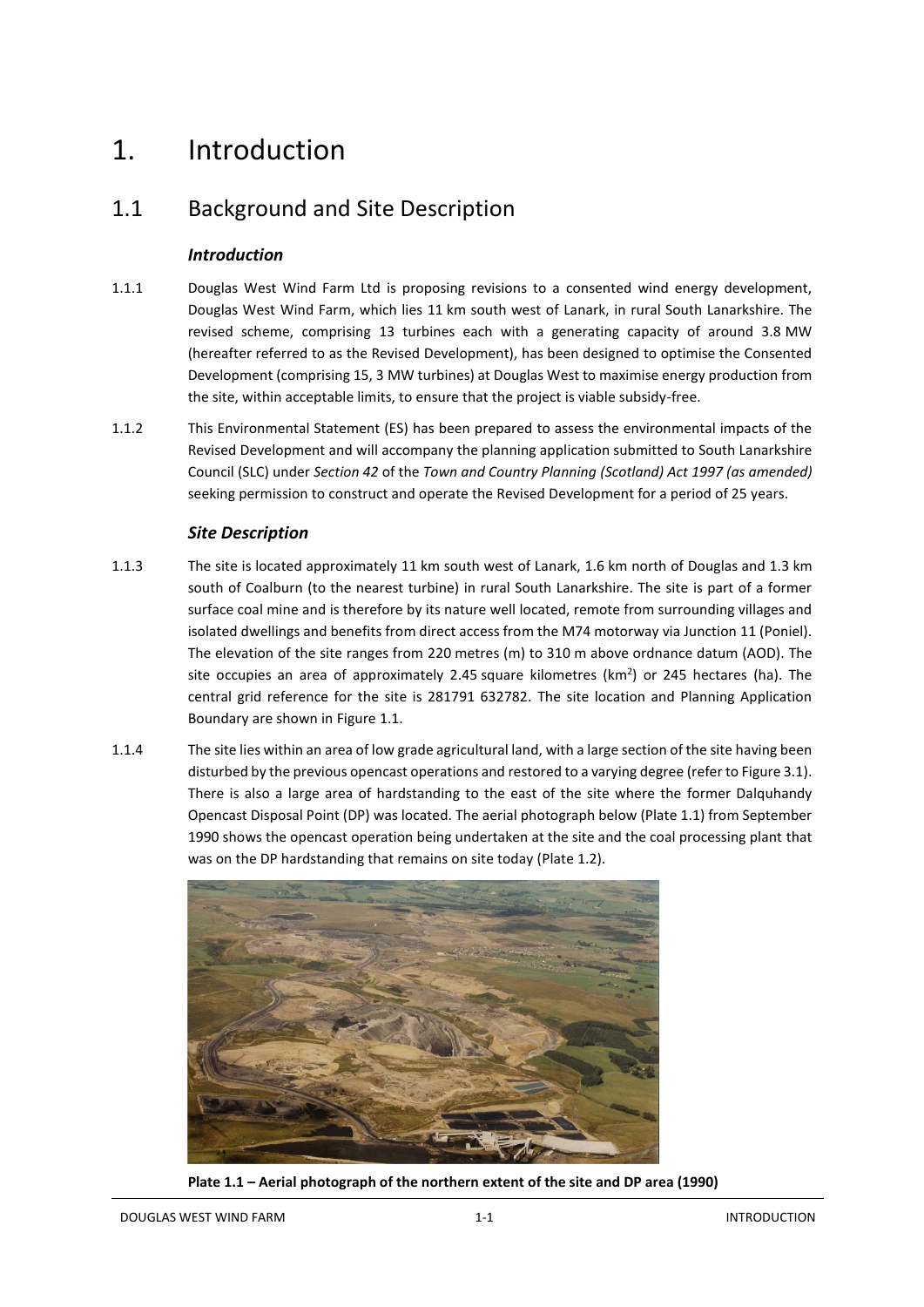

**Plate 1.2 – Aerial photograph of the DP area including CHP plant (2017)**

- 1.1.5 The Revised Development comprises 13 wind turbines of up to a maximum blade tip height of 149.9 m when vertical, each being around 3.8 megawatt (MW) in power rating. As with the Consented Development, a number of ancillary development components are also proposed, including a construction compound / concrete batching and turbine laydown area; hardstandings adjacent to the wind turbines for construction, maintenance and decommissioning cranes; access tracks; underground cables between turbines; an onsite substation and maintenance building with welfare facility; and a new permanent meteorological monitoring mast.
- 1.1.6 The revised site layout is shown in Figures 1.2 (aerial mapping) and Figure 3.5 (OS mapping).
- 1.1.7 The total power output of the Revised Development would be around 49 MW. Based on a calculated site specific capacity factor, the annual indicative total power output for the site would be around 137 GW hours per annum, indicating the Revised Development would generate enough electricity to power over 34,300 average UK households (based on RenewableUK, 2016 UK average domestic household consumption is 3,994 kWH), and displace around 58,910 tonnes of carbon dioxide annually (1,472,750 tonnes over the proposed 25 year lifetime of the Revised Development). The Revised Development would contribute towards international and national targets for the generation of renewable energy and reduction in greenhouse gas emissions (further information is provided on this matter in Chapter 3).
- 1.1.8 The electricity produced will be exported to the electricity network. The proposed point of connection to the network is via the 132 kV Coalburn substation to the north-east of the site. The grid connection is currently being progressed by the Applicant with both the local distribution and transmission licence holders. A proportion of the electricity produced at the site may also be used to provide power to new industry within the consented Industrial Area within the east of the site, on the DP hardstanding and surrounding areas (refer to Figure 3.2).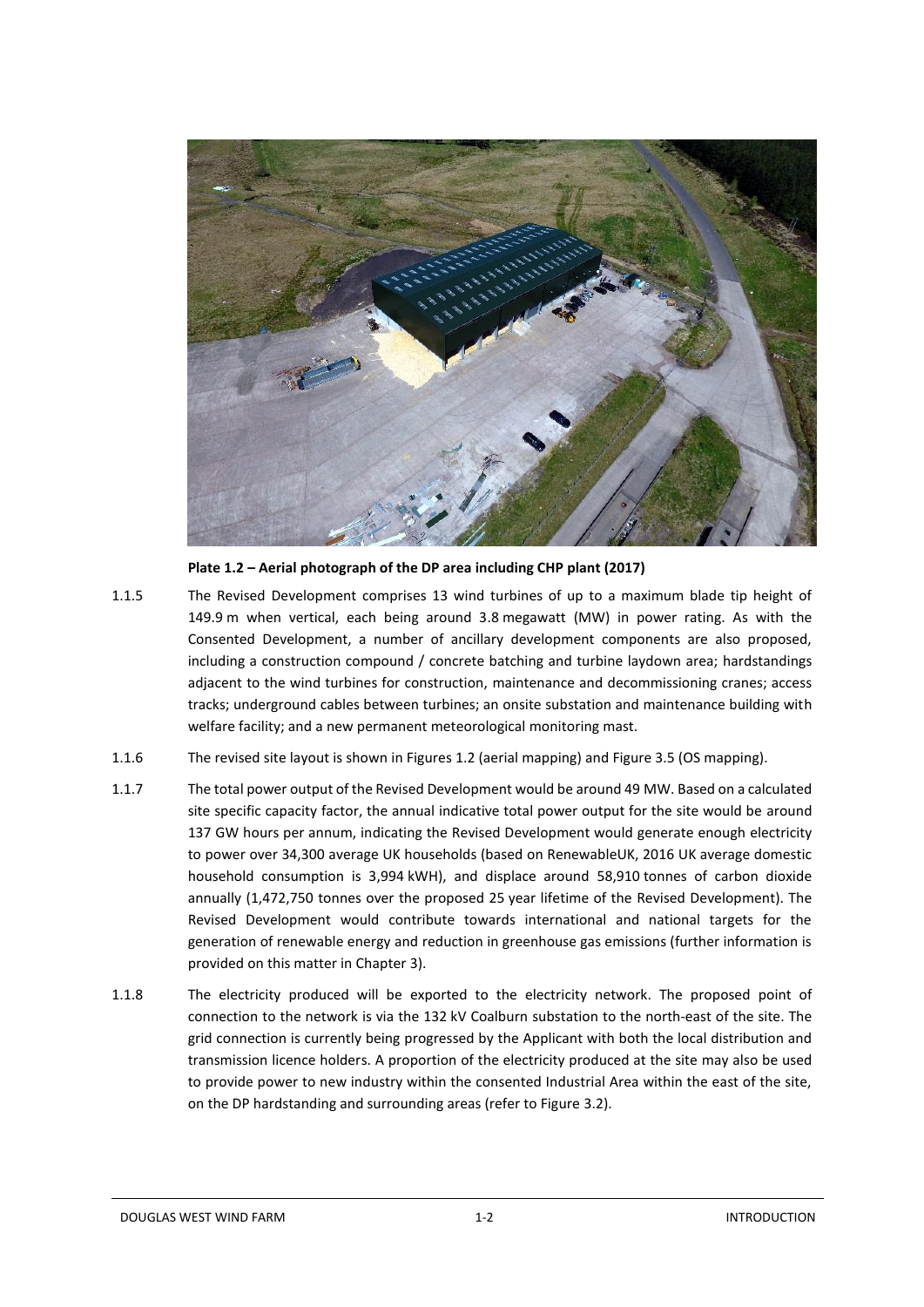### <span id="page-4-0"></span>1.2 The Applicant

1.2.1 Douglas West Wind Farm Ltd, hereafter referred to as 'the Applicant', is a partnership between 3R Energy Solutions Ltd and Blue Energy Projects Holdings Ltd.

#### *3R Energy Solutions Ltd*

- 1.2.2 3R Energy Solutions Ltd (3R Energy) was established in 2009 to help farms and rural businesses reduce their energy costs, with the mainstay of the business being farm sized wind turbines, CHP systems and biomass boilers. The Revised Development represents an exciting next step in the development of the business into larger-scale renewables and builds on 3R Energy's existing skills and current customer offering, as well as helping to grow and diversify the business for the future.
- 1.2.3 3R Energy is a local company (based in Lanark) committed to working with the local community in Douglas and Coalburn to develop a successful project at the site which delivers significant and tangible benefits for the surrounding communities.

#### *Blue Energy Projects Holdings Ltd*

1.2.4 Blue Energy Projects Holdings Ltd (Blue Energy) is a leading investor in renewable energy infrastructure, with a commitment to long-term investment in the sector. Blue Energy have been brought into the project as 3R Energy's funding partner and bring with them a strong track record in delivering onshore wind development in the UK.

### <span id="page-4-1"></span>1.3 Planning History

- 1.3.1 A Scoping Opinion was first sought from SLC in March 2012, by the previous developer Community Windpower, for a wind energy development of up to 15 turbines up to a maximum tip height of 150m. A Scoping Opinion was subsequently issued by South Lanarkshire Council (SLC) in June 2012 (further detail on this is provided in Chapter 4).
- 1.3.2 In the intervening period 3R Energy took ownership of the development proposals and decided to develop an integrated renewable energy project at the site. A planning application was submitted in July 2015, by 3R Energy, for a development comprising 15 wind turbines, up to 126.5 m blade tip height, and an associated Wood Fuel Drying Facility (WFDF). Consent for the application, the Consented Development, was granted in February 2016 (Appendix 1.1).
- 1.3.3 Two subsequent Non-Material Variation Submissions to increase the tip height to 131 m and the rotor size to 113 m (CL/15/0273/1), and relocate the substation and construction compound (CL/15/0273/2) have also been consented (Appendix 1.2).
- 1.3.4 A separate planning permission (CL/16/0157) was also granted to amend the means of powering the WFDF from wind turbines to a wood gas combined heat and power (CHP) plant, and for the WFDF to be constructed as a stand-alone development. The WFDF is now built and operational within the northern extent of the DP area.
- 1.3.5 3R Energy has also been granted planning permission in principle (Planning Reference: CL/17/0157) for the phased development of the wider extent of the DP area for a mix of Class 4 (Business), 5 (General Industrial) and 6 (Storage or Distribution) uses including associated landscaping, service facilities, SUDS/drainage features, internal roadways, infrastructure, parking and other ancillary works (refer to Figure 3.2).
- 1.3.6 Chapter 2 details the revisions to the Consented Development which have been designed to maximise energy production, within acceptable limits, to ensure that the project is viable in a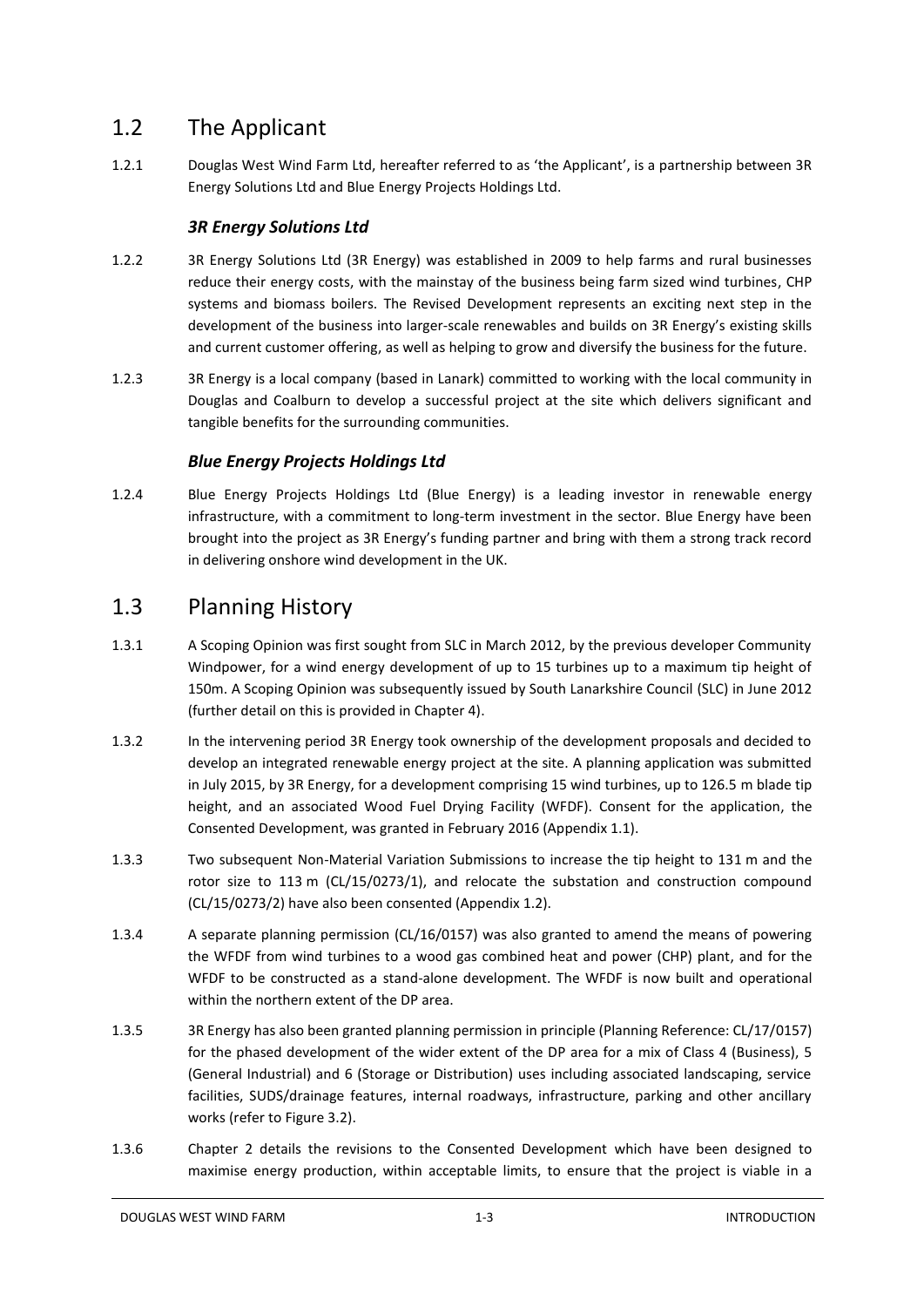subsidy free market. Table 1.1 below summarise the main changes proposed between the Consented Development and the Revised Development.

| <b>Characteristic</b>      | <b>Consented Development</b> | <b>Revised Development</b> |
|----------------------------|------------------------------|----------------------------|
| Number of Wind Turbines    | 15                           | 13                         |
| <b>Turbine Capacity</b>    | Around 3 MW each             | Around 3.8 MW each         |
| Overall Wind Farm Capacity | Around 45 MW                 | Around 49 MW               |
| Maximum Hub Height         | 85 m                         | No Change                  |
| Maximum Rotor Diameter     | 113 <sub>m</sub>             | 132 m                      |
| Maximum Tip Height         | $131 \text{ m}$              | 149.9 m                    |
| Wood Fuel Drying Facility  | Included                     | Not Included               |

**Table 1.1 - Proposed Changes to the Consented Development**

1.3.7 The proposed increase to the installed capacity of each turbine is from around 3 MW each as permitted, to around 3.8 MW each, which results in a development with a total generating capacity of around 49 MW from the 13 turbines. This increase in generator size, coupled with greater wind yields from taller turbines with bigger rotors, results in around a 25 % increase in energy generation from the site compared to that which could be generated by the 15 consented 3 MW turbines.

### <span id="page-5-0"></span>1.4 Purpose of the Environmental Statement

- 1.4.1 ITPEnergised (ITPE) was appointed by the Applicant to undertake an Environmental Impact Assessment (EIA) of the Revised Development in accordance with the *Town and Country Planning (Scotland) Act 1997 (as amended)*, and the *Town and Country Planning (Environmental Impact Assessment) (Scotland) Regulations 2011* ('the EIA Regulations'). The EIA process is the systematic process of identifying, predicting and evaluating the environmental impacts of a proposed development. The EIA process is reported in this ES, which identifies the methodologies used to assess the environmental effects predicted to result from the construction, operation and decommissioning of the Revised Development. Where appropriate, it also sets out mitigation measures designed to prevent, reduce and, if at all possible, offset potential significant adverse environmental impacts. An assessment of residual effects, those expected to remain following implementation of mitigation measures, is also presented.
- 1.4.2 The main findings and conclusions of this ES are summarised in a Non-Technical Summary (NTS), as required by the EIA Regulations. The NTS, provided as a stand-alone document, summarises the key findings of the EIA in easily accessible, non-technical language, ensuring everyone with an interest in the project can understand and access information on its predicted environmental effects.
- 1.4.3 This ES and NTS accompany the application for planning permission under the *Town and Country Planning (Scotland) Act 1997 (as amended)* being submitted to SLC.

### <span id="page-5-1"></span>1.5 Structure of the Environmental Statement

- 1.5.1 The ES is split into four volumes, with the **NTS** forming a separate document. **Volume 1** of this ES is structured as follows:
	- Chapter 2 provides a description of the design iteration process, detailing how the Revised Development evolved through the course of the assessment process and the elimination of alternative development options;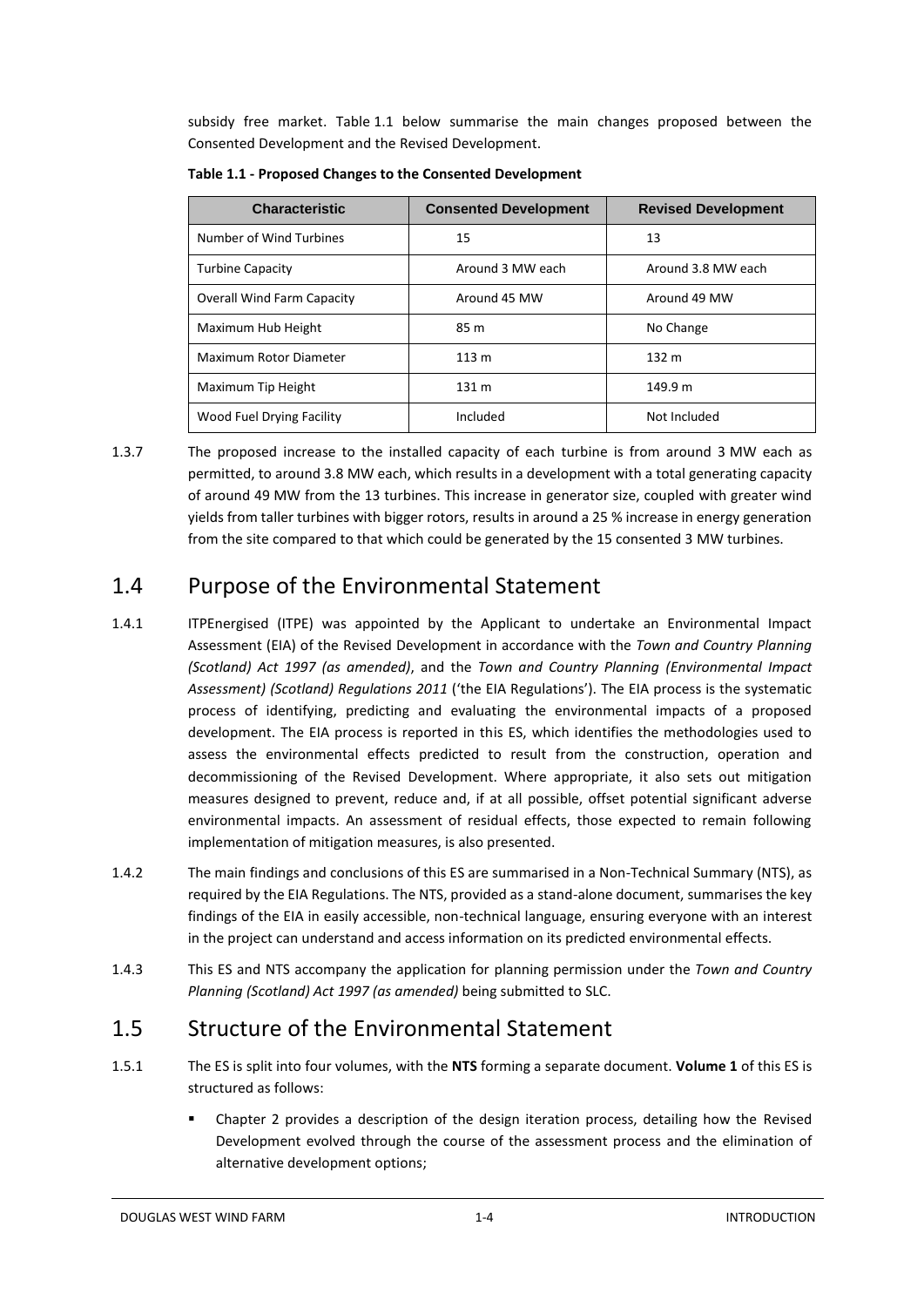- Chapter 3 provides a description of the existing site, details of the Revised Development, the construction, operation and maintenance processes, decommission process, need for the development and carbon considerations;
- Chapter 4 is the methodology of the EIA process including the scope of the process, justification for topics scoped out of the EIA, and details of the Public Consultation process;
- Chapter 5 is the planning policy context;
- Chapter 6 assesses the potential and residual effects on landscape and visual amenity;
- Chapter 7 assesses the potential and residual effects on ecology and nature conservation;
- Chapter 8 assesses the potential and residual effects on ornithology;
- Chapter 9 assesses the potential and residual effects on noise and vibration;
- Chapter 10 assesses the potential and residual effects on the historic environment;
- Chapter 11 assessesthe potential and residual effects on hydrology, hydrogeology and geology;
- Chapter 12 assesses the potential and residual effects on traffic and transport;
- Chapter 13 assesses the potential and residual effects on socio-economics, tourism and recreation;
- Chapter 14 assesses the potential and residual effects on aviation, radar and telecommunications;
- Chapter 15 assesses the potential and residual effects from shadow flicker and reflectivity;
- Chapter 16 provides a summary of all predicted cumulative effects;
- Chapter 17 is the Schedule of Environmental Commitments, which summarises all of the mitigation measures presented in this ES; and
- Chapter 18 provides summary tables of all predicted residual effects.
- 1.5.2 **Volume 2** contains the figures that inform the ES.
- 1.5.3 **Volume 3** contains supporting information and appendices for each of these technical chapters, and additional studies that have been prepared to inform the relevant assessments as reported in the ES. **Confidential Annexes** to the ES which include confidential information on protected species will be provided separately to SLC and Scottish Natural Heritage (SNH).
- 1.5.4 **Volume 4** contains the landscape and visual impact assessment visualisations that inform Chapter 6 Landscape and Visual Assessment.
- 1.5.5 Additional supporting documents which form part of the planning application submission include a **Planning Statement**, a **Design & Access Statement** and a **Pre-Application Consultation Report**.

#### <span id="page-6-0"></span>1.6 Assessment Team

- 1.6.1 The assessment was undertaken by ITPE's environmental teams supported by the following external consultants:
	- ACIA Acoustics (Noise Assessment);
	- **Mott MacDonald (Historic Environment Assessment);**
	- **BIGGAR Economics (Socio-Economic Assessment);**
	- ITPEnergised (Geology, Hydrology and Hydrogeology, and Shadow flicker Assessments);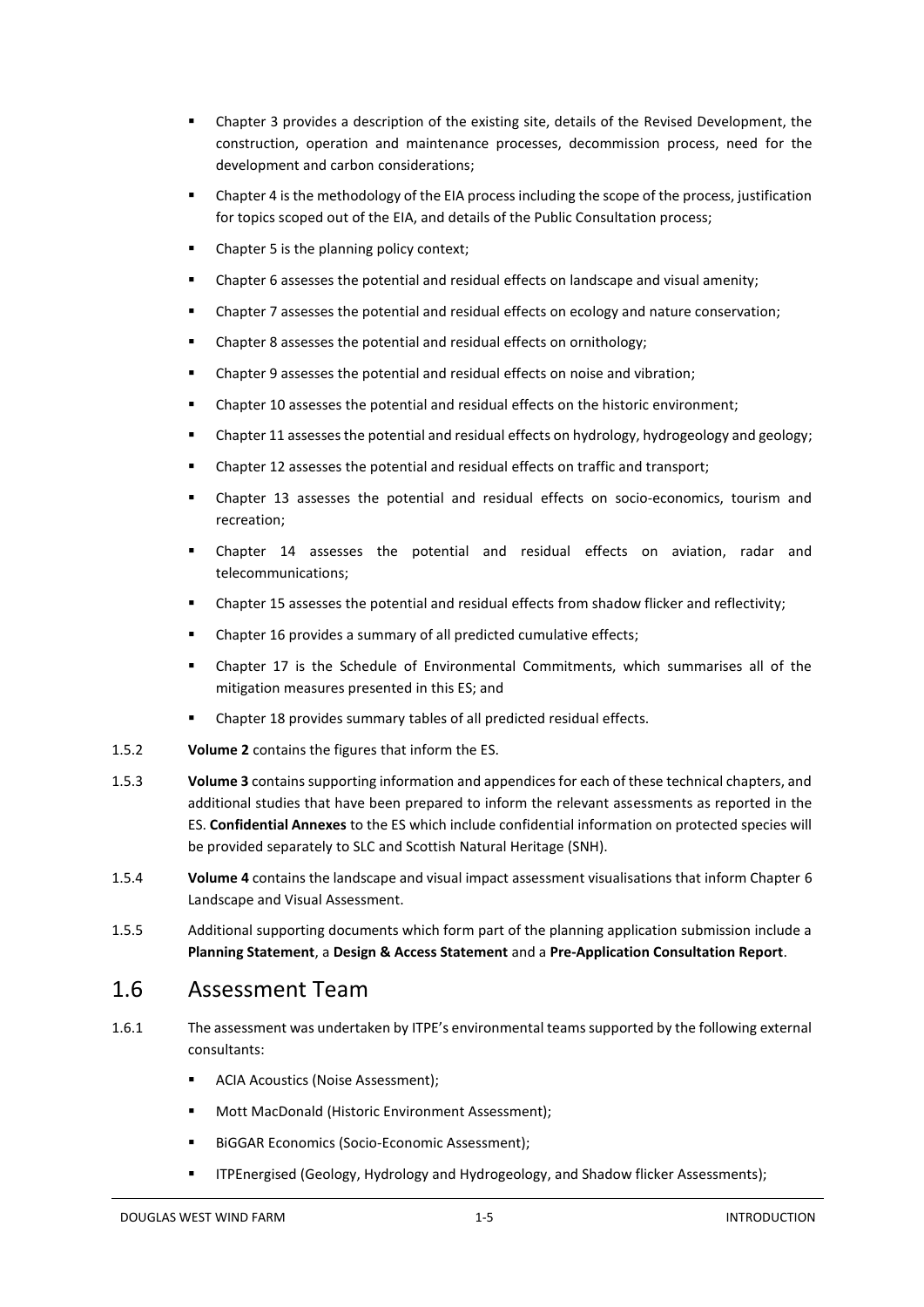- MacArthur Green (Ecology and Ornithology Assessments);
- o Dunnock Environmental Services & Starling Learning (Ecology / Ornithology Surveyors);
- Pegasus Group (Landscape and Visual Assessment and Residential Visual Amenity Assessment);
- **Transport Planning (Traffic and Transport Assessment);**
- **3R Energy (Policy and Consenting Framework);**
- P4 Projects (Access Strategy / Heritage Trail); and
- Wind Business Support (Aviation & Telecommunications Assessment).

### <span id="page-7-0"></span>1.7 Availability of the Environmental Statement

1.7.1 Copies of the ES are available from:

3R Energy Lanark Auction Market, Hyndford Road, Lanark ML11 9AX

Tel: (01555) 660244

Email: [info@3renergy.co.uk](mailto:info@3renergy.co.uk)

- 1.7.2 The cost of a hard copy of the ES Volumes 1 and 3 (ES chapters and technical appendices) is £250.00, and a hard copy of the ES Volume 2 and 4 (figures) is £500.00. In addition, all documents are available (as a PDF) on a DVD for £15.00. The Non-Technical Summary (NTS) is available free of charge. Copies of the other supporting documents are also available in hard copy with the cost to be confirmed on request.
- 1.7.3 Copies of the ES will also be available for viewing during opening hours at the following locations:

South Lanarkshire Council Planning and Building Standards HQ Montrose House 154 Montrose Crescent Hamilton ML3 6LB Coalburn Miners Welfare 42 Coalburn Road Coalburn ML11 0LH St.Brides Centre Braehead Douglas ML11 0PT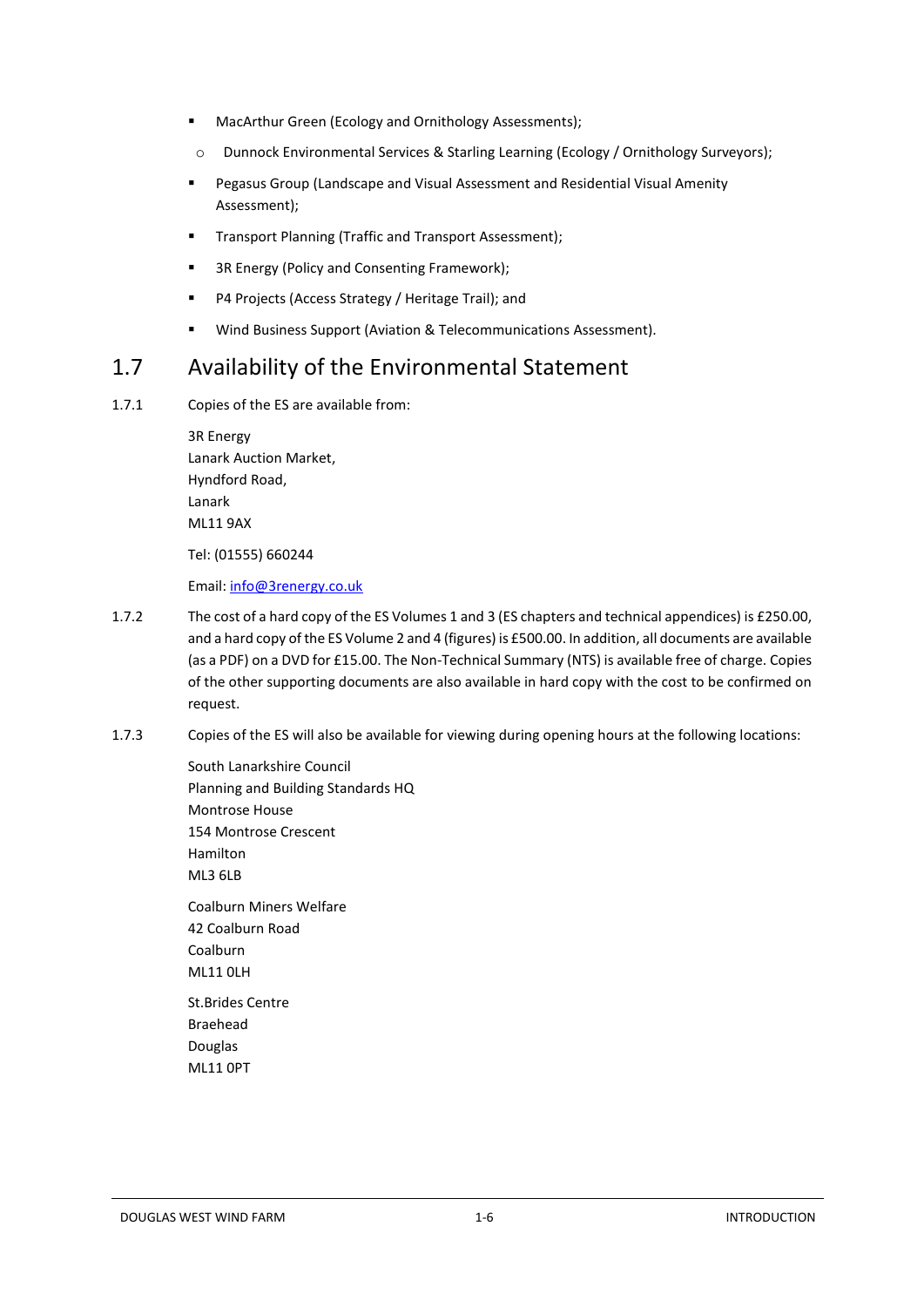### <span id="page-8-0"></span>1.8 Representations to the Application

1.8.1 Any representations to the application should be made directly to South Lanarkshire Council Planning Department at:

> Planning and Building Standards Montrose House 154 Montrose Crescent Hamilton South Lanarkshire ML3 6LB Email: [planning@southlanarkshire.gov.uk](mailto:planning@southlanarkshire.gov.uk)

### <span id="page-8-1"></span>1.9 References

RenewableUK (2017). *UKWED Figures Explained*. Available at: [http://www.renewableuk.com/en/renewable-energy/wind-energy/uk-wind-energy](http://www.renewableuk.com/en/renewable-energy/wind-energy/uk-wind-energy-database/figures-explained.cfm)[database/figures-explained.cfm](http://www.renewableuk.com/en/renewable-energy/wind-energy/uk-wind-energy-database/figures-explained.cfm)